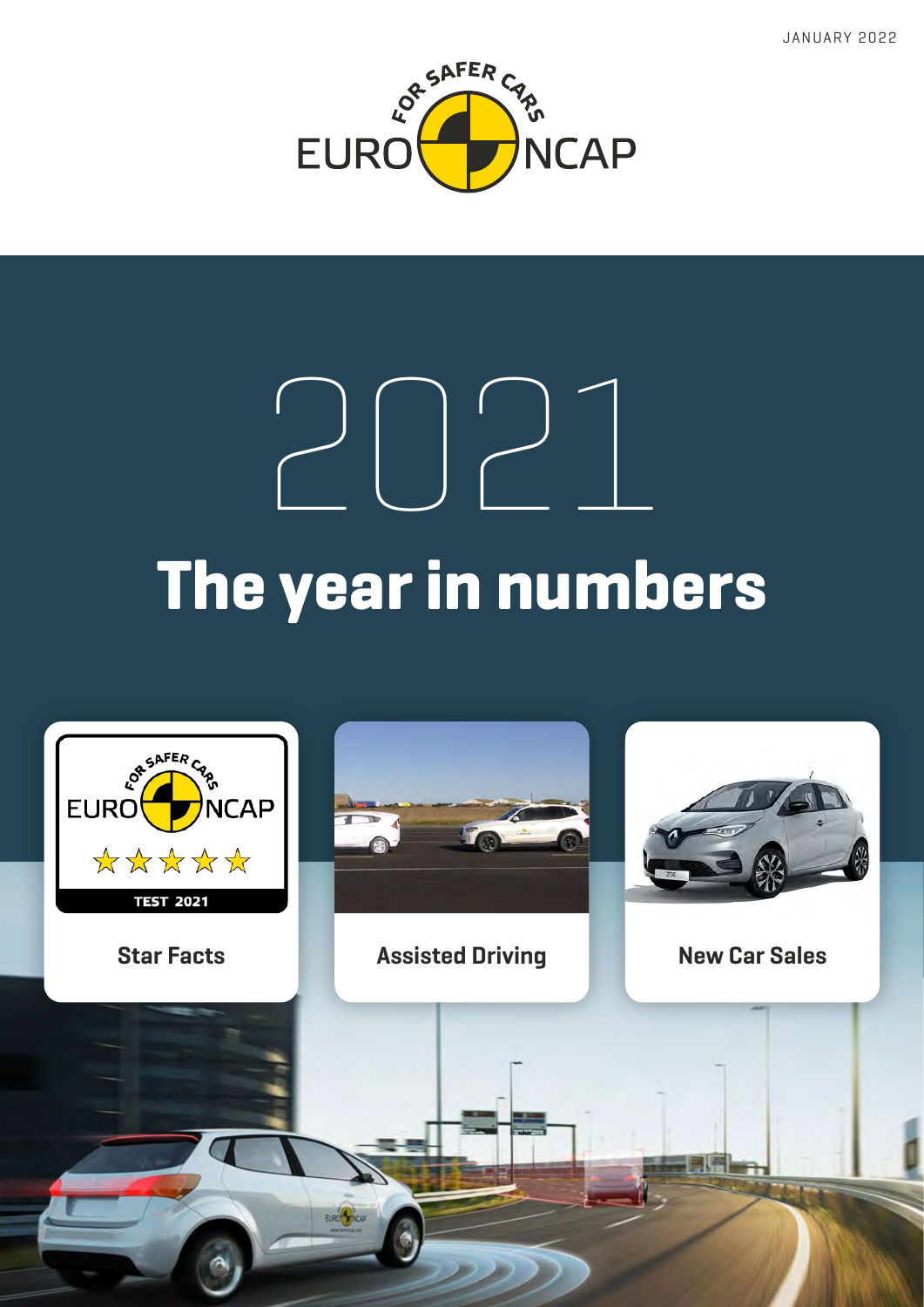### **Star Facts**

#### **SAFETY RATINGS**

Car production and sales started to bounce back in 2021 as economies recovered from the pandemic recession. Still, new waves of infections, persistent supply chain disruptions and material shortages continued to pose a challenge to the vehicle industry and caused long delivery times for new cars. Euro NCAP released 59 safety ratings, of which 33 were for new car models tested against the latest protocols and 26 for variants of previously tested models. In addition, Euro NCAP published Assisted Driving gradings of seven more cars equipped with Highway Assist.



**BEV, PHEV & HEV** Half of new cars tested in 2021 were battery electric, (plug-in) hybrid or fuel cell. In addition, Euro NCAP extended the ratings of 18 [previously tested cars to new](https://www.euroncap.com/en/ratings-rewards/electric-vehicles/)  electric and hybrid variants.



**CENTER AIRBAGS** Among new safety features that made their debut last year are center airbags to mitigate injuries in far-side [crashes. Out of 33 new cars](https://www.euroncap.com/en/vehicle-safety/the-ratings-explained/adult-occupant-protection/lateral-impact/far-side-impact/)  tested, 19 offered front-seat center airbags as standard.



#### **POST-CRASH RESCUE**

The Euro Rescue app now contains Rescue sheets of 1444 cars in the European car fleet. For electric and hybrid cars, also Emergency Response Guides can be downloaded free of charge.



**[REAR SEAT SAFETY](https://www.euroncap.com/en/vehicle-safety/the-ratings-explained/child-occupant-protection/crs-performance/)** Most new cars offer standard belt load limiters and pretensioners (89%). I-size anchorages are practically standard on outboard rear positions, but not available on center seats. Rear head restraint Whiplash protection was rated poor to marginal in one out of three cars.



**SAFETY ASSIST** [Tests revealed large differences](https://www.euroncap.com/en/vehicle-safety/the-ratings-explained/safety-assist/)  in ADAS scores. Best performers were the Subaru Outback and Nissan Qashqai with 95% scores, thanks to sophisticated AEB, lane support, speed and attention assist systems. Bottom-ofthe-line are Dacia Spring (32%) and Renault ZOE (14%).



**STARS** Overall, the latest models scored very well against the 2021 criteria. 22 cars rated 5 stars (69%) and 7 cars [achieved 4 stars \(21%\). The](https://www.euroncap.com/en/ratings-rewards/latest-safety-ratings/)  lower echelon of 2-, 1- and zero-star cars is occupied entirely by Renault and its low-cost brand Dacia.

**2**